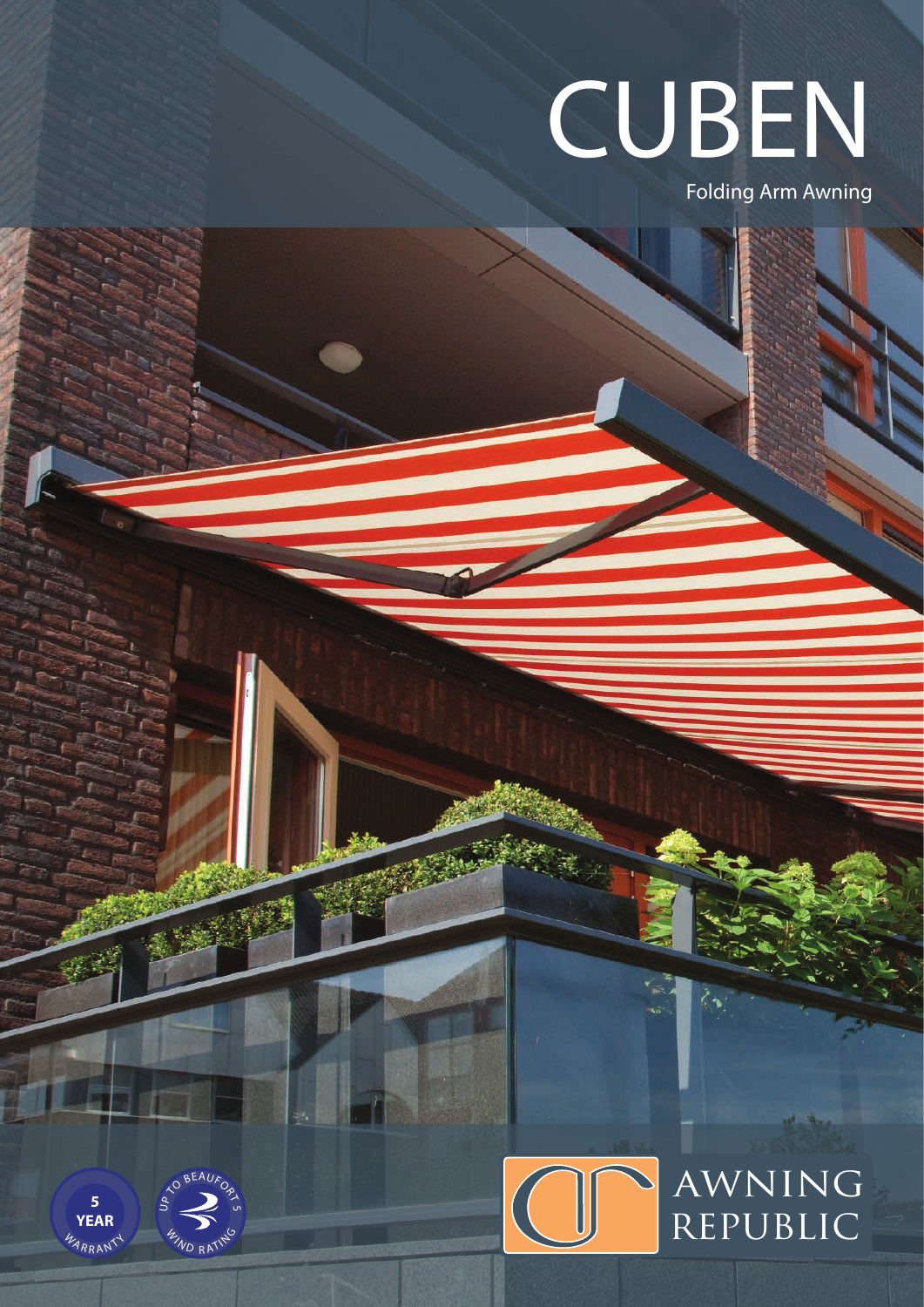## **CUBEN**

The premium folding arm awning that combines European design and technology to provide exemplary performance and durability.

Suitable for residential and commercial settings with easy, streamline installation options.

Fully closing cassette protects the awnings working parts and fabric from the harsh Australian climate.

The Multiflex 4-cable high-quality aluminium arm system combines with high-strength drop-forged cast parts ensures a greater flexibility to wind gusts and a overall strong wind rating.

A wide selection of premium acrylic canvas and frame powdercoating options available.

Available in a variety of widths, projections and installation angles.



|                                 | Cuben          |
|---------------------------------|----------------|
| <b>Open Awning Dimensions</b>   |                |
| Minimum Width                   | 2460 mm        |
| Maximum Width                   | 6000 mm        |
| Minimum Projection              | 1500 mm        |
| <b>Maximum Projection</b>       | 3500 mm        |
| <b>Installation Angle</b>       | 5 - 40 degrees |
| <b>Closed Awning Dimensions</b> |                |
| Side Width                      | 154 mm         |
| Side Height                     | 212 mm         |

 $\overline{1}$ 



(08) 9361 2728

- www.awningrepublic.com.au
- **TBM** TBM FOR AWNING THE TEMPERAL



Compact Closed Cassette 4 Cable Arm System



Crank Handle or Motor Operation Easy Wall and Roof Mounting

## Fabric and Frame Colour Options



Over 200 Fabric Colours and Patterns Available







Options



Over 100 Frame Colours Available